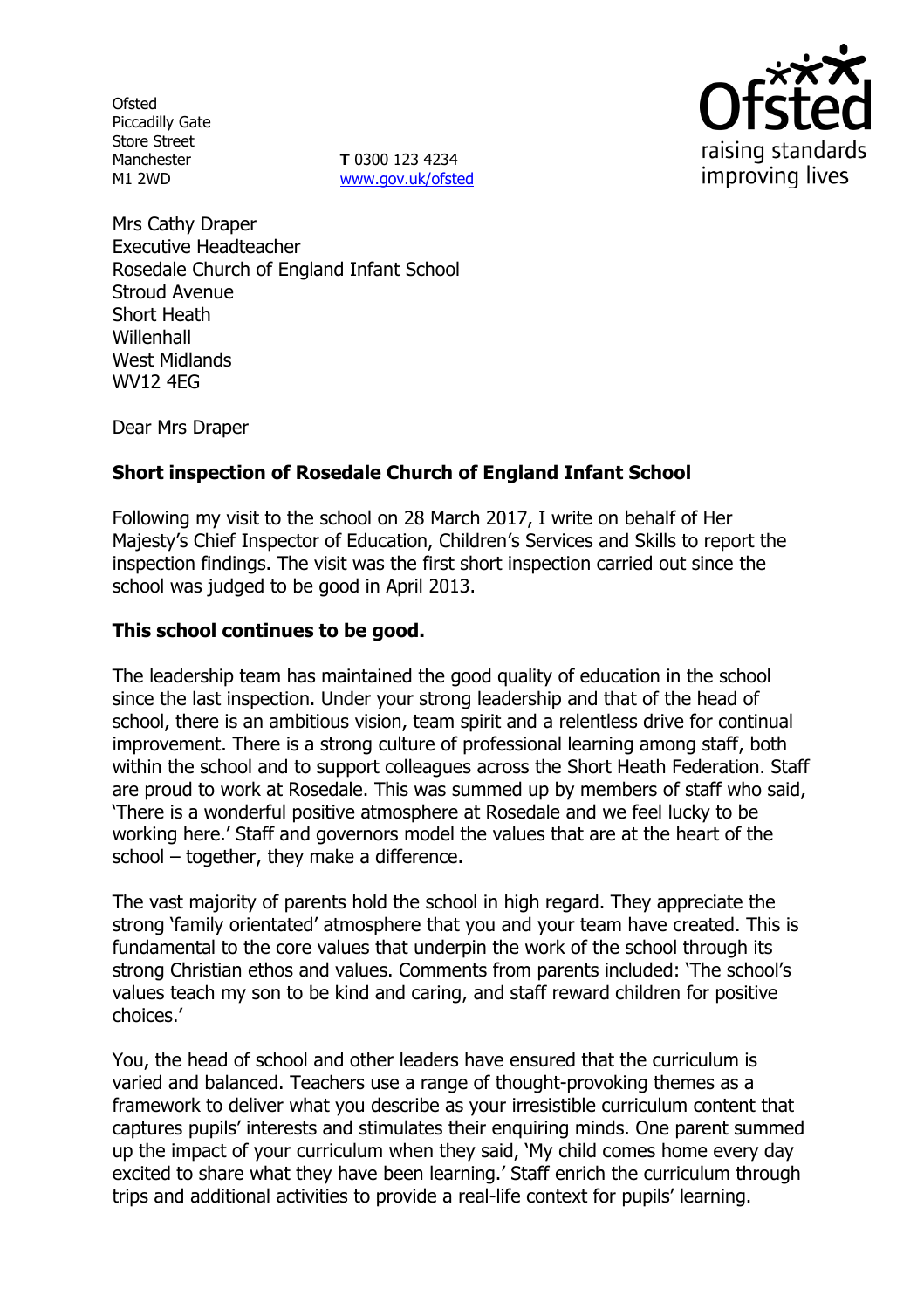

Following the last inspection, you, the head of school and other leaders have taken effective action to ensure high-quality phonics provision. You have developed a systematic approach to the teaching of phonics that is highly engaging and reflects the particular needs of the school's pupils. Pupils show high levels of enthusiasm and concentration during phonics sessions. Pupils use their well-developed phonics skills to help them decode unfamiliar words with a high degree of accuracy and to support their spelling of more adventurous words in their writing.

Leaders have made good progress towards ensuring that pupils are able to transfer their skills in literacy and mathematics to other subjects. However, leaders have rightly identified that there is more to be done to ensure that pupils always work to the same high standards across all of their subjects. There are some very promising recent examples of better skills found in pupils' work, such as the high-quality writing in their books published about the French explorer and conservationist Jacques Cousteau.

Through your 'deep reviews' of teaching and learning, leaders have determined that fluency in mathematics is a strength. However, reasoning and logic problem solving in mathematics need further development to enable pupils to increase their depth of knowledge and understanding.

Leaders have prioritised better rates of progress for disadvantaged pupils in your current development plan. Your evaluations of actions to address this concern show that rates of progress are improving, but you recognise that further work is required to embed these improvements.

### **Safeguarding is effective.**

Processes to safeguard pupils are robust and effective. For example, leaders make certain that adults who work at the school are appropriately vetted to ensure that they are suitable to work with pupils. Leaders have clear expectations of the role that staff play in safeguarding pupils' safety and welfare. Regular and effective training supports these expectations. Staff are clear about the actions that they should take if they identify any areas of concern and there is a culture of high vigilance. Leaders responsible for safeguarding provide timely and appropriate additional support for pupils who require it. They keep meticulous records of the actions they take.

Pupils are taught well how to keep themselves safe in a range of situations and can talk confidently about this. Pupils are clear about whom they can talk to at school if they are worried or have concerns about their welfare or that of their friends. Pupils state that they feel safe at school. Staff and the vast majority of parents agree that pupils are safe as a result of effective systems and the school's culture of safeguarding.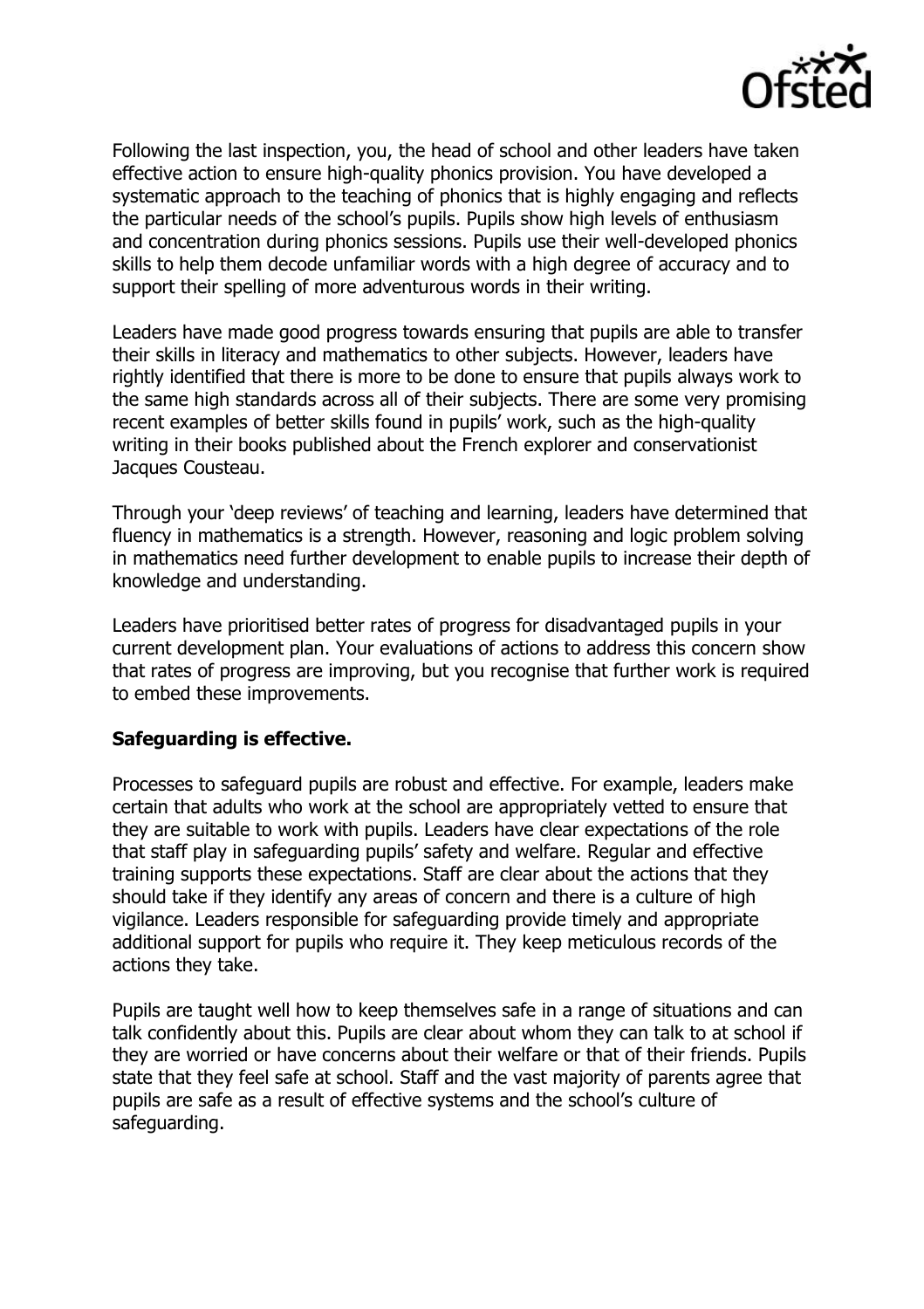

# **Inspection findings**

- **Pupils overwhelmingly stated that they enjoy reading because of the culture of** reading throughout the school. The majority of pupils use their well-developed phonics knowledge to support them in their reading and writing. Pupils who need additional help receive tailored support to enable them to catch up and keep up. As a result, increasing numbers of pupils, including disadvantaged pupils, are making good or better progress. However, you recognise that there is still more work to be done to help disadvantaged pupils improve their reading.
- As a result of staffing turbulence, results in writing at the end of Year 2 last academic year were disappointing. You and your leaders responded quickly to rectify the deficiencies so that pupils this academic year are working more closely in line with age-related expectations. This is because staff have a sound subject knowledge and a clear understanding of what they can expect. Classrooms are rich in language with displays promoting and celebrating pupils' high-quality writing.
- The school's own monitoring supported by inspection evidence is showing that an increasing number of pupils across the school are making good or better progress. This includes more pupils who are working at a greater depth in their writing. This improvement results from the consistent approach to the teaching of writing including the opportunities for pupils to write outside literacy lessons. Recent assessment information has identified that target groups of pupils, including disadvantaged pupils and least-able pupils, are making better progress. However, leaders recognise that there is still more work to be done to increase the rate of progress in writing for disadvantaged pupils.
- In mathematics, there is a high focus on developing fluency in number, and most pupils demonstrate a secure understanding of mathematical concepts when applying their knowledge in different contexts. However, leaders agree that further work is needed to develop pupils' use of reasoning and logic through problem solving. This will enable pupils to deepen and extend their mathematical knowledge.
- In mathematics, leaders track pupils' progress effectively, and arrange additional support for those who are at risk of falling behind. These interventions are improving pupils' progress, including the progress of those groups of pupils whose achievement has been weaker in the past.

### **Next steps for the school**

Leaders and governors should ensure that:

- $\blacksquare$  pupils continue to apply literacy and mathematical skills across the wider curriculum to the same high standard as they do in literacy and numeracy lessons
- $\blacksquare$  pupils continue to develop reasoning and problem solving in mathematics